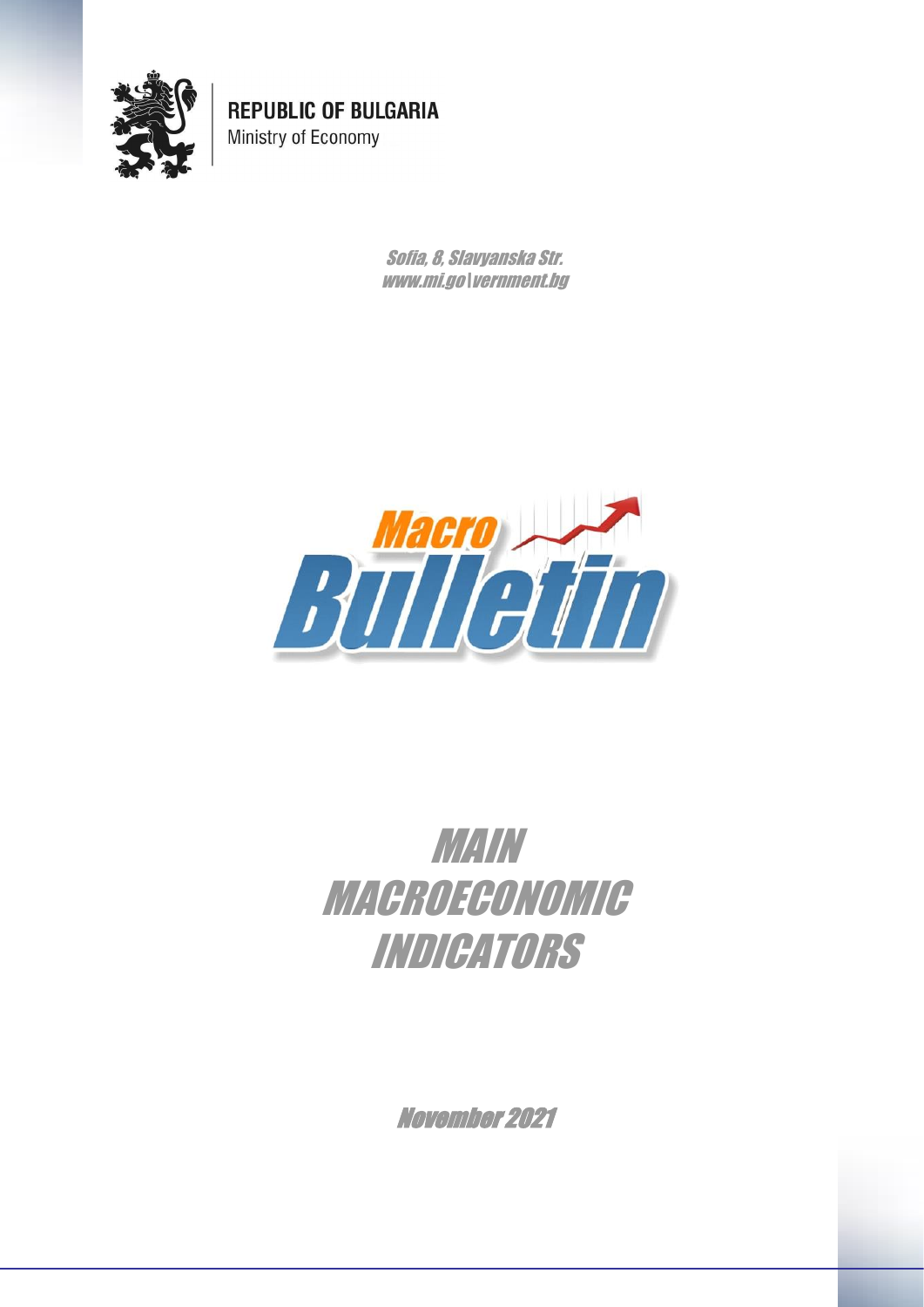

According to NSI data, in 2019, GDP of Bulgaria has grown by 4.0% compared to the previous year and as a result of COVID-19 crisis GDP indicated a fall in 2020 by 4.4% on yearly basis.

Source: NSI (\*preliminary data)



Since 2014 Final consumption is the main factor for GDP growth. In the first quarter of 2021 a positive impact on GDP growth also has Gross fixed capital formation, while trade balance had a negative impact.

Source: NSI (\*preliminary data; on 2015 prices)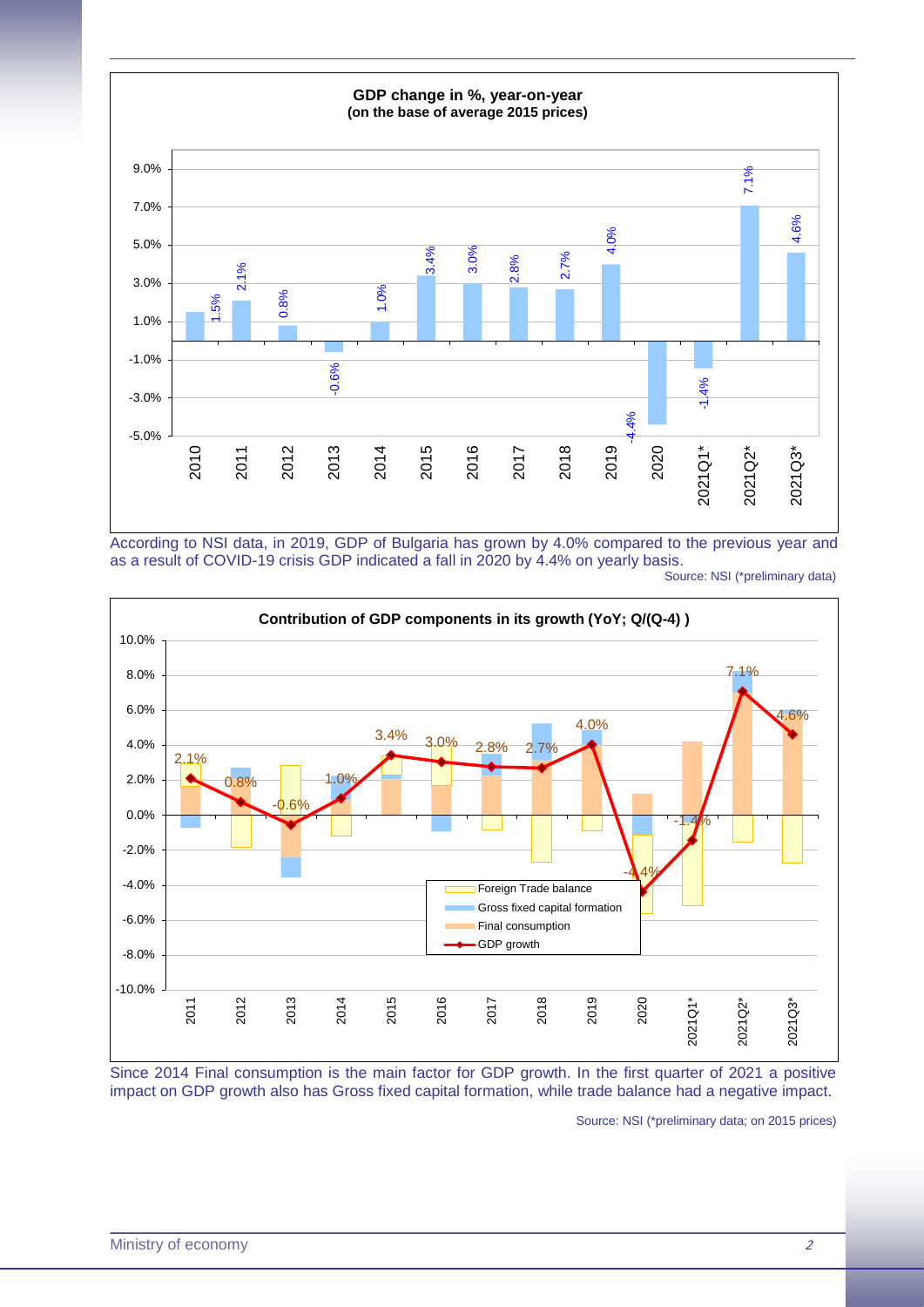

According to NSI data in 2020 gross value added is BGN 84 076 million.

Source: NSI (\*preliminary data)



In 2019 average change of consumer price index is 3.1% on yearly basis and in 2020 with 1.7%.

Source: NSI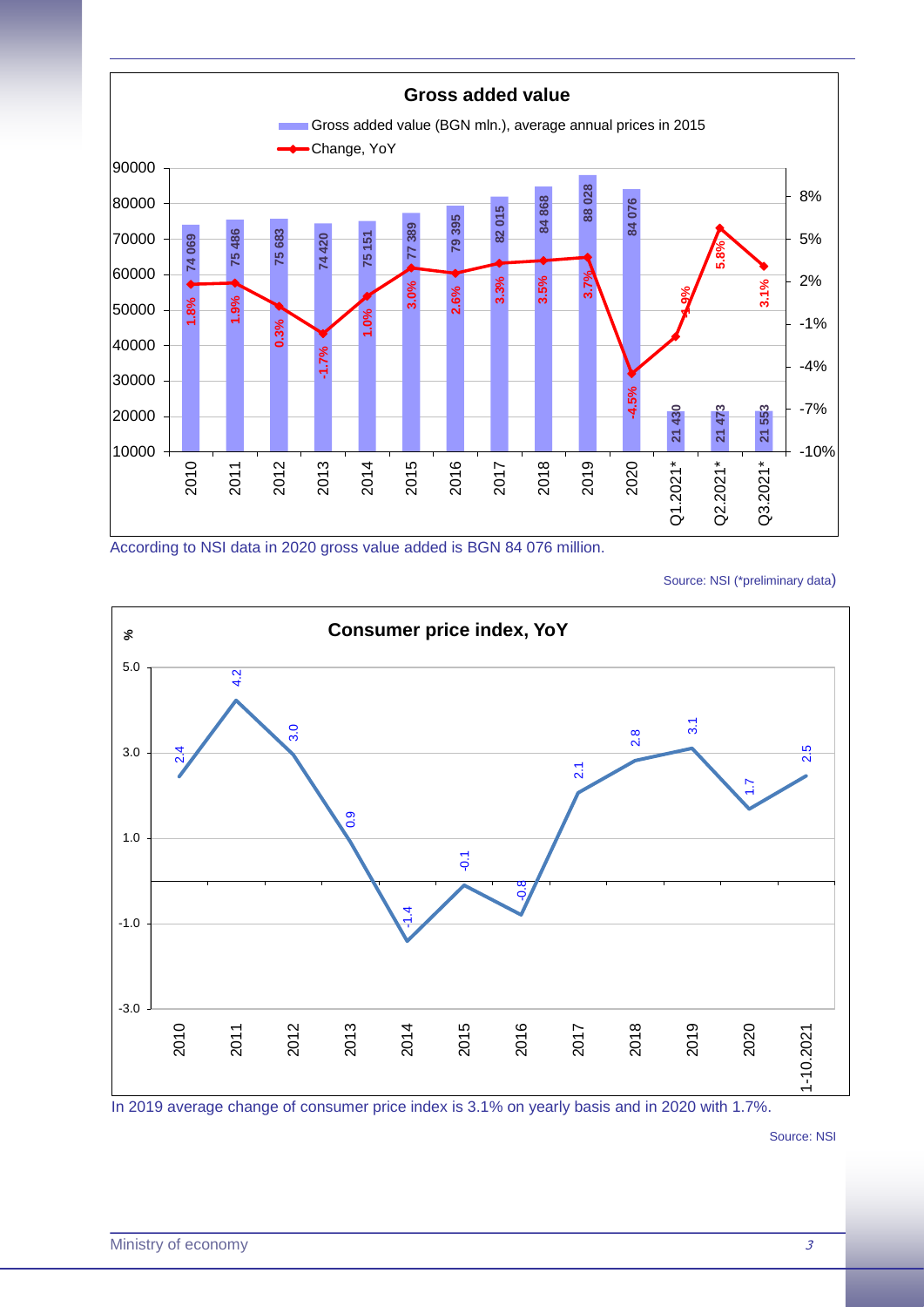

The unemployment rate in 2020 amounted 5.1% and increased by 21% according to the previous year.

**Foreign direct investment 2273** 2500 520% FDI, EUR mln. 480% 476% **-75% 476% 2001** Change, YoY440% 2000 **1639** 400% **1606 1476** 360% **1384 1321** 1500 320% **1170** 280% **968 940** 240% **853** 1000 200% 160% **347** 500 120% 80% **71%** 40% **69%** 0 **26% -52%** 0% **-40% 39% -53% 5%** -75% **-11%** -40% -500 -80% 2010 2011 2012 2013 2014 2015 2016 2017 2018 2019 2020 1-9.2021

Source: NSI

According to the Bulgarian National Bank, in 2019 the country received EUR 1 639 million FDI and in 2019 EUR 2 273 million FDI inflows was indicated.

Source: BNB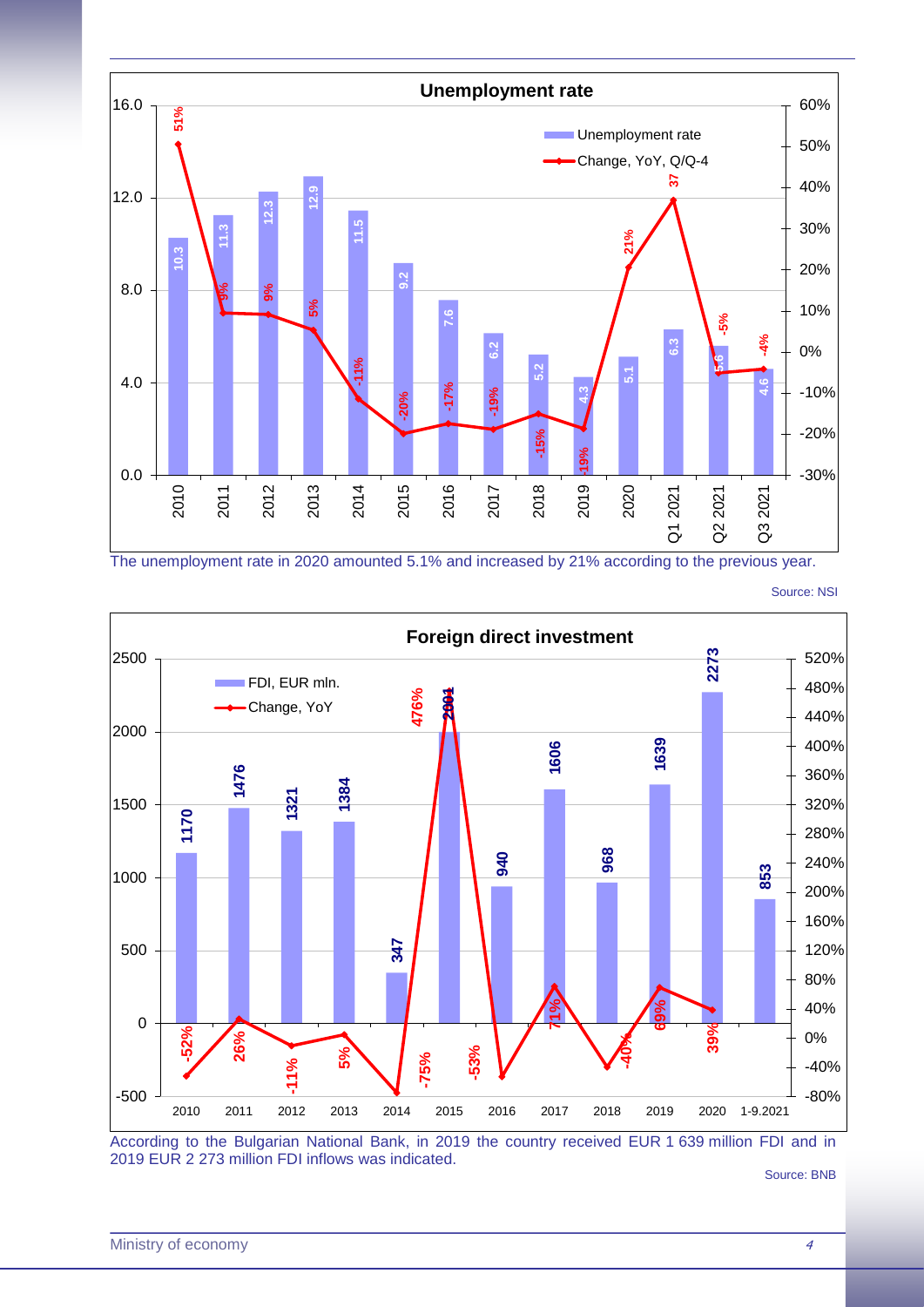

Average index of industrial production in 2019 is 108% (at base on 2015), while the index of industry turnover 118% (at base 2015). An average level in 2020 of industrial production index is 101% (at base 2015) and turnover in industry is 109% at base 2015.

Source: NSI



In 2019 exports increased by 4.3% while imports increased by 5.0% on year-on-year basis. In 2020 exports decreased by 6.4% and imports by 9.0% on year-on-year basis.

Source: NSI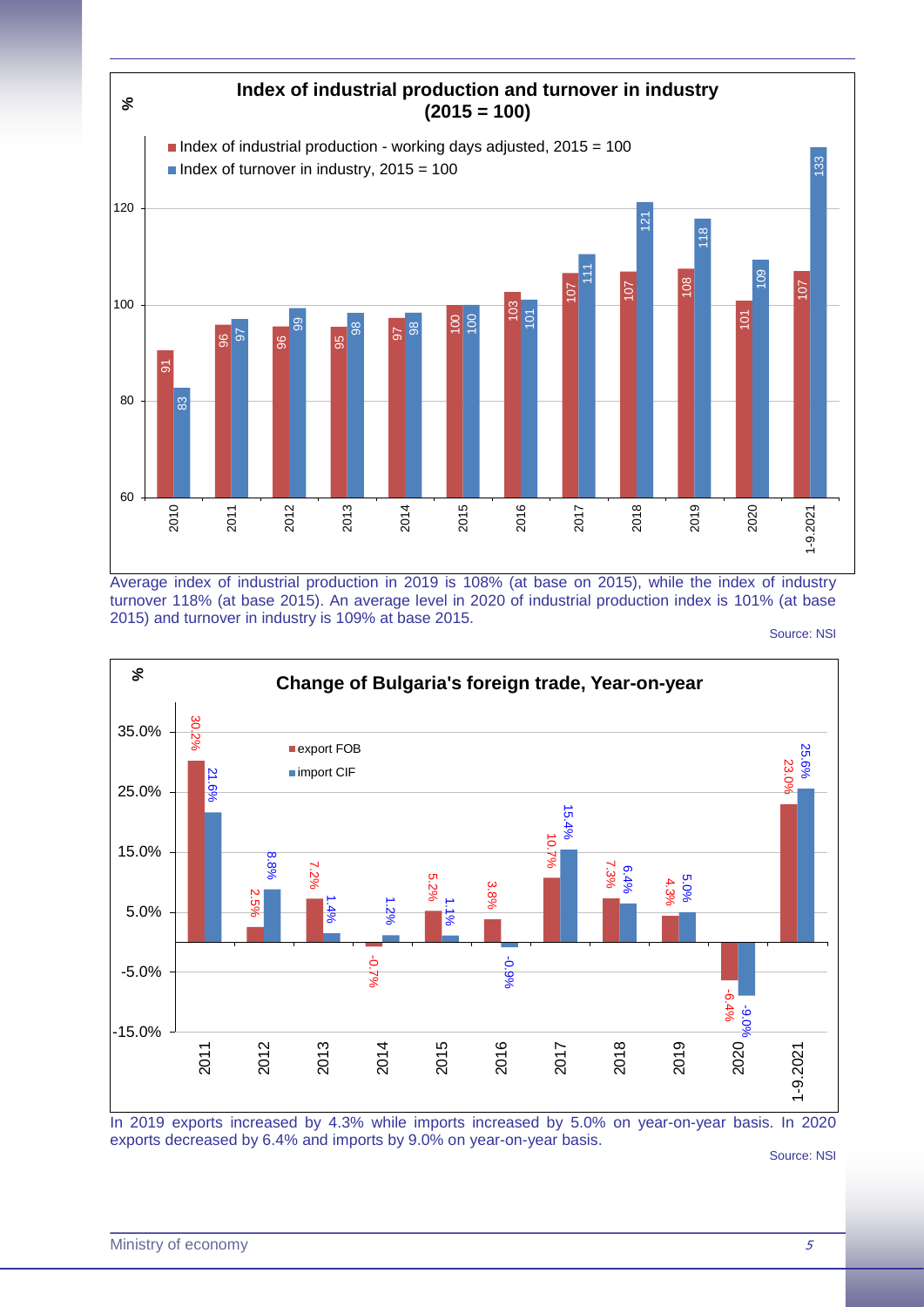

In 2020 the exports amounted EUR 28.0 billion, while imports EUR 30.7 billion.

Source: NSI



In 2020 were registered 38 548 new companies and 3 364 were re-registered.

Source: Registry Agency